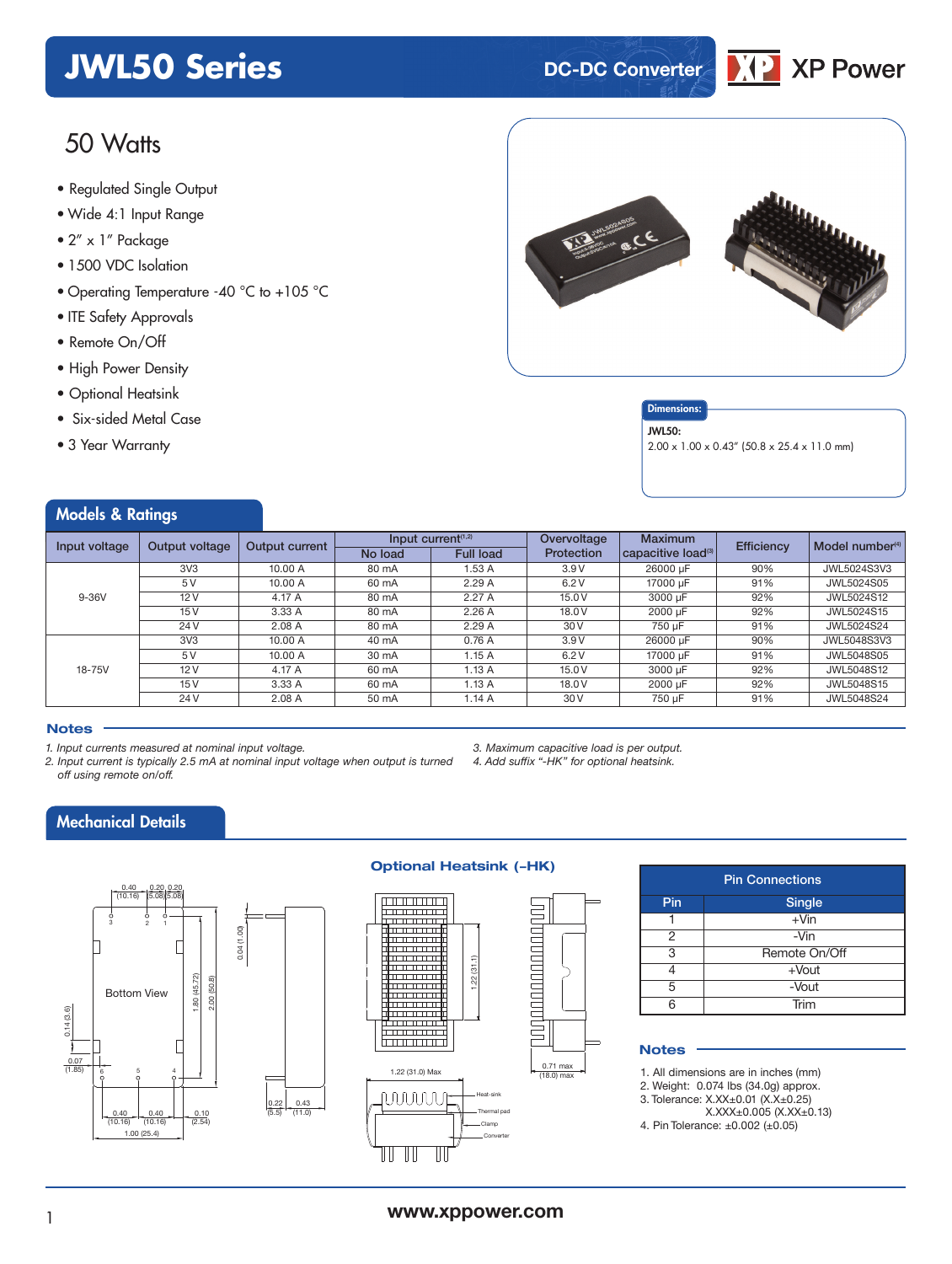# **JWL50 Series**





| <b>Input</b>        |                                      |                                                                                              |                |              |                               |
|---------------------|--------------------------------------|----------------------------------------------------------------------------------------------|----------------|--------------|-------------------------------|
| Characteristic      | <b>Minimum</b>                       | <b>Typical</b>                                                                               | <b>Maximum</b> | <b>Units</b> | <b>Notes &amp; Conditions</b> |
| Input Voltage Range | 9                                    |                                                                                              | 36             | VDC.         | 24 V nominal                  |
|                     | VDC.<br>75<br>18<br>Internal Pi type |                                                                                              | 48 V nominal   |              |                               |
| Input Filter        |                                      |                                                                                              |                |              |                               |
| Input Surge         |                                      |                                                                                              | 50             | VDC for 1 s  | 24 V models                   |
|                     |                                      |                                                                                              | 100            |              | 48 V models                   |
| Remote On/Off       |                                      | ON: Logic high (3.5-12 V) or open circuit<br>OFF: Logic low (<1.2 V) or short pin 2 to pin 6 |                |              |                               |

## **Output**

| Characteristic                  | <b>Minimum</b> | <b>Typical</b> | Maximum   | <b>Units</b> | <b>Notes &amp; Conditions</b>                                                                           |
|---------------------------------|----------------|----------------|-----------|--------------|---------------------------------------------------------------------------------------------------------|
| Output Voltage                  | 3.3            |                | 30        | <b>VDC</b>   | See Models and Ratings table                                                                            |
| Initial Set Accuracy            |                |                | ±1.0      | $\%$         | At full load                                                                                            |
| Output Trim                     |                |                | ±10       | $\%$         | See Application Notes                                                                                   |
| Minimum Load                    |                |                |           | A            | No minimum load required                                                                                |
| Line Regulation                 |                |                | $\pm 0.5$ | $\%$         | From minimum to maximum input at full load                                                              |
| Load Regulation                 |                |                | $\pm 0.5$ | $\%$         | From 0 to full load                                                                                     |
| <b>Transient Response</b>       |                | 3              | 5         | % deviation  | Recovery within 1% in less than 250 us for a 25% load<br>change.                                        |
| Ripple & Noise                  |                |                | 100/150   | mV pk-pk     | 3.3 & 5V output / other models. 20 MHz bandwidth.<br>Measured using 1µF MLCC & 10µF tantalum capacitor. |
| Overload Protection             |                | 150            |           | %            |                                                                                                         |
| <b>Short Circuit Protection</b> |                |                |           |              | Continuous Trip & Restart (Hiccup mode), with auto recovery                                             |
| Maximum Capacitive Load         |                |                |           |              | See Models and Ratings table                                                                            |
| <b>Temperature Coefficient</b>  |                |                | 0.02      | $%$ /°C      |                                                                                                         |

| General                      |                 |                |                |                   |                               |
|------------------------------|-----------------|----------------|----------------|-------------------|-------------------------------|
| Characteristic               | <b>Minimum</b>  | <b>Typical</b> | <b>Maximum</b> | <b>Units</b>      | <b>Notes &amp; Conditions</b> |
| Efficiency                   |                 | 90             |                | %                 | See Models and Ratings table  |
| Isolation: Input to Output   | 1500            |                |                | <b>VDC</b>        | 60 s                          |
| <b>Isolation Resistance</b>  | 10 <sup>9</sup> |                |                | Ω                 | At 500 VDC                    |
| <b>Isolation Capacitance</b> |                 |                | 2200           | pF                |                               |
| <b>Switching Frequency</b>   |                 | 285            |                | kHz               |                               |
| Power Density                |                 |                | 58             | W/in <sup>3</sup> |                               |
| Mean Time Between Failure    |                 | 230            |                | kHrs              | MIL-HDBK-217F, +25 °C GB      |
| Weight                       |                 | 0.074(34.0)    |                | lb(g)             |                               |

| <b>Environmental</b>         |                |                |                |               |                               |
|------------------------------|----------------|----------------|----------------|---------------|-------------------------------|
| Characteristic               | <b>Minimum</b> | <b>Typical</b> | <b>Maximum</b> | <b>Units</b>  | <b>Notes &amp; Conditions</b> |
| <b>Operating Temperature</b> | $-40$          |                | $+105$         | °C            | See Derating Curve.           |
| Storage Temperature          | $-50$          |                | $+125$         | °C            |                               |
| Case Temperature             |                |                | $+105$         | °C            |                               |
| Humidity                     |                |                | 95             | %RH           | Non-condensing                |
| Cooling                      |                |                |                |               | Natural convection            |
| Thermal impedance to air     |                |                | 12.1/9.8       | $\degree$ C/W | No heatsink / with heatsink   |

# EMC: Emissions

| <b>Phenomenon</b> | Standard | Test l<br>Level | <b>Conditions</b><br>Notes &    |
|-------------------|----------|-----------------|---------------------------------|
| Conducted         | EN55022  | Class A         | <b>Application Notes</b><br>See |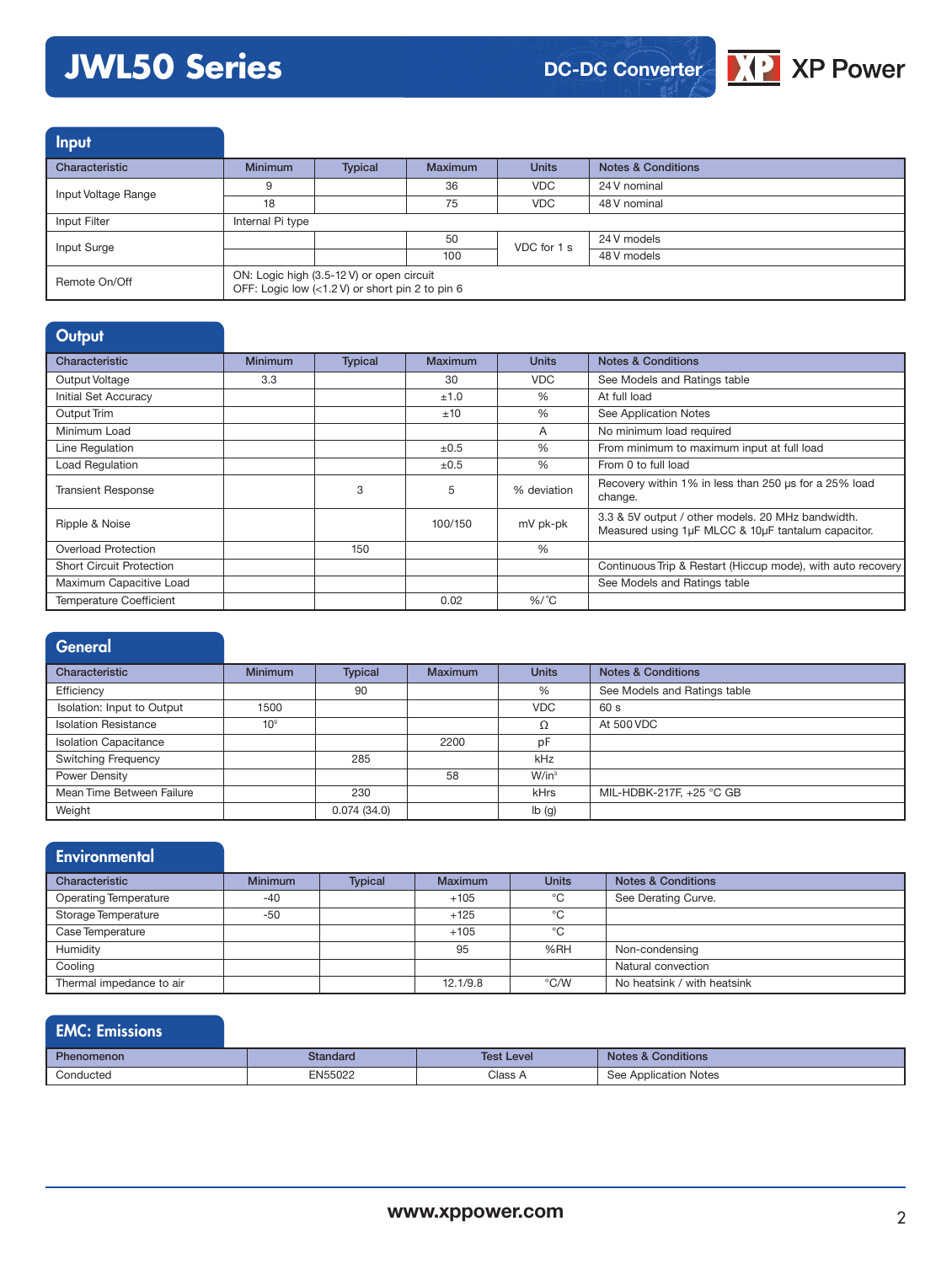# **JWL50 Series**



### EMC: Immunity

| <b>Phenomenon</b> | <b>Standard</b> | <b>Test Level</b>                  | Criteria       | <b>Notes &amp; Conditions</b>                                         |
|-------------------|-----------------|------------------------------------|----------------|-----------------------------------------------------------------------|
| <b>ESD</b>        | EN61000-4-2     | ±8 kV air discharge, ±6 kV contact | A              |                                                                       |
| Radiated          | EN61000-4-3     | 10 V/m                             | $\overline{A}$ |                                                                       |
| EFT/Burst         | EN61000-4-4     | $±2$ kV                            | $\overline{A}$ | With external capacitor,<br>suggested part is CHEMI-CON KY 220µF/100V |
| Surge             | EN61000-4-5     | $±1$ kV                            | A              | With external capacitor,<br>suggested part is CHEMI-CON KY 220µF/100V |
| Conducted         | EN61000-4-6     | $10V$ rms                          | A              |                                                                       |

## Safety Approvals

| <b>Safety Agency</b> | <b>Safety Standard</b> | <b>Notes &amp; Conditions</b> |
|----------------------|------------------------|-------------------------------|
| <b>CB Report</b>     | IEC60950-1             | Information Technology        |
| UL                   | UL/cUL60950-1          | Information Technology        |

### Mechanical Details



0.43  $(11.0)$ 

3. Tolerance: X.XX±0.01 (X.X±0.25)

4. Pin Tolerance: ±0.002 (±0.05)

X.XXX±0.005 (X.XX±0.13)



| <b>Pin Connections</b> |               |  |  |  |  |  |
|------------------------|---------------|--|--|--|--|--|
| Pin                    | Single        |  |  |  |  |  |
|                        | $+V$ in       |  |  |  |  |  |
| 2                      | -Vin          |  |  |  |  |  |
| 3                      | Remote On/Off |  |  |  |  |  |
|                        | $+$ Vout      |  |  |  |  |  |
| 5                      | -Vout         |  |  |  |  |  |
| ี่ค                    | Trim          |  |  |  |  |  |

#### **Notes**

1. All dimensions are in inches (mm)

2. Weight: 0.074 lbs (34.0g) approx.

# **Application Notes**



# **Optional Heatsink (-HK)**

0.71 max (18.0) max

#### **www.xppower.com**